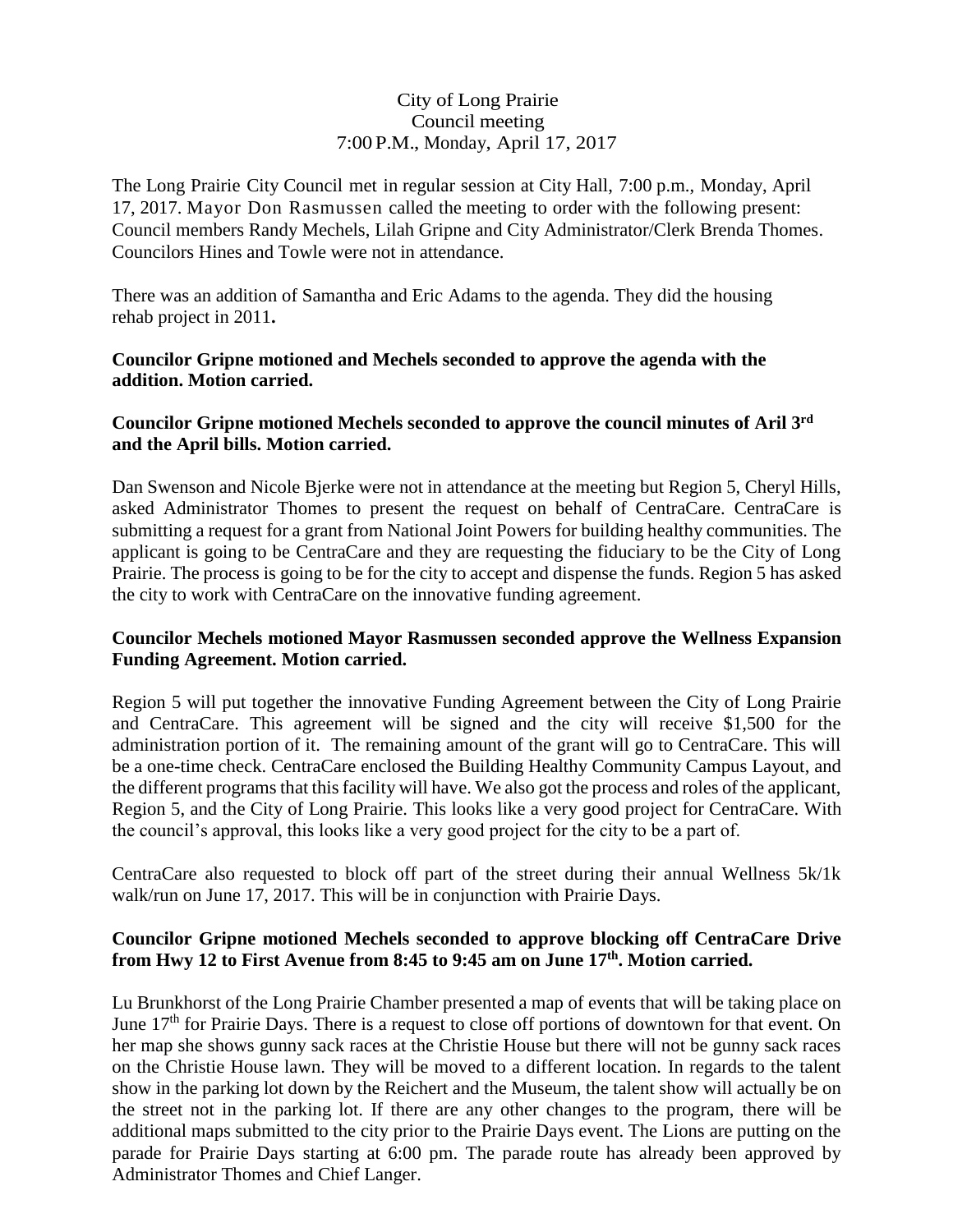#### **Councilor Mechels motioned Gripne seconded to approve the Chamber and Lion's parade permit special event application. Motion carried.**

Bolton & Menk presented a memorandum regarding the city's desire to update their street and utility inventory system. In addition, this inventory would allow the City to identify, plan and prioritize future capital improvement in the community and develop a Capital Improvement Plan. The proposed inventory would compile all pertinent information for each segment of street in the community, such as street age, street condition, street width, right-of-way width, etc., as well a sanitary sewer, water and storm sewer information. When completed, the inventory would provide the City with up-to-date information on their infrastructure systems.

#### **Councilor Gripne motioned Mechels seconded to approve the street and utility inventory update by Bolton & Menk. Motion carried**.

**Councilor Gripne motioned Mechels seconded to approve a raffle for St. Mary of Mount Carmel School. Motion carried.**

#### **Councilor Gripne motioned Mayor Rasmussen seconded to approve the agreement for inspection services with Summit Companies. Motion carried**.

Samantha Adams submitted an application last fall requesting for the Small Cities Development Program to swap out them for another family that was income eligible for the program due to their hardship of children relocating to another school and both parents relocating to new jobs. They were asking if they could possibly do a swap of this sort. Council stated it would be completely on their shoulders to find a new family to swap out with. Samantha presented on April  $5<sup>th</sup>$  an application with a new family that would be income eligible for the Small Cities Development Program for the City of Long Prairie and to finish their remaining four years on the program.

# **Councilor Gripne motioned Mechels seconded to approve the subject to swap the Small Cities Development Program and to transfer ownership to Norene Carlson. Motion carried.**

# **Councilor Gripne motioned Mechels seconded to approve the following resolution**:

# RESOLUTION NO. 17-04-17:03

#### RESOLUTION AUTHORIZING THE SALE OF REAL PROPERTY LOCATED IN THE LONG PRAIRIE INDUSTRIAL PARK

WHEREAS, the City of Long Prairie (hereinafter "City") desires to sell certain real property located within its Industrial Park to Todd County, said property being described as:

Lot 6, Block 2, SW Industrial Park, Todd County, Minnesota

WHEREAS, the City is authorized by Minn. Statute Section 471.64 to sell the real property; and

WHEREAS, the City Council has authorized a Purchase Agreement for the sale of said real property. NOW THEREFORE, BE IT RESOLVED, by the City: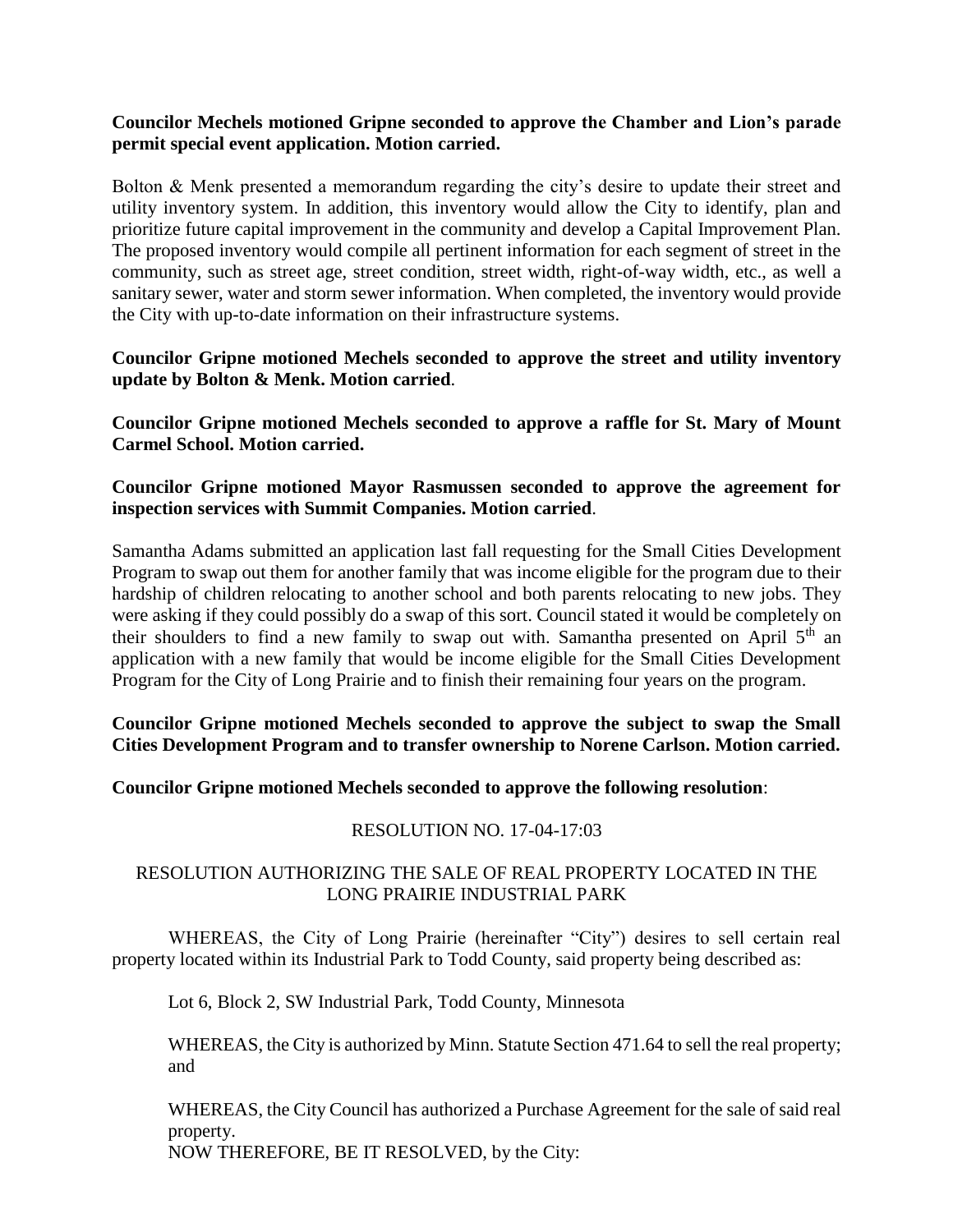1. The sale price for the property is approved at \$40,000.00, plus closing costs.

2. The Mayor and City Administrator are hereby authorized to execute any and all documents necessary to complete the closing for the sale of said real property in accordance with the Purchase Agreement executed by the City and for the amount set forth herein.

ADOPTED by the City on this  $3<sup>rd</sup>$  day of April, 2017.

CITY OF LONG PRAIRIE

Brenda Thomes Don Rasmussen City Administrator/Clerk Mayor

**Motion carried**.

**Councilor Gripne motioned Mechels seconded to accept the franchise agreement between the City of Long Prairie and Consolidated Telecommunications Company (CTC). Motion carried.**

\_\_\_\_\_\_\_\_\_\_\_\_\_\_\_\_\_\_\_\_\_\_\_\_\_\_\_\_\_\_\_\_\_\_\_\_\_\_ \_\_\_\_\_\_\_\_\_\_\_\_\_\_\_\_\_\_\_\_\_\_\_\_\_\_\_\_\_\_\_\_

**Councilor Mechels motioned Gripne seconded to accept the Library Branch Agreement between the City of Long Prairie and Great River Regional Library. Motion carried**.

Council discussed the purchase of a S570 TF Bobcat Skid-Steer Loader. This had been tabled from the February 21, 2017 council meeting until Councilor Towle could do more research on the purchase. That research has now been completed.

#### **Councilor Mechels motioned Mayor Rasmussen seconded to approve the purchase of the S570 T4 Bobcat Skid-Steer Loader. Motion carried**.

Council discussed at length the location of business district signs. There have been some issues with sandwich board signs along Hwy 71 and Hwy 27. MnDot does not like to see all of those signs in the road right-of-way. There was a request to purchase business district signs. The city would be looking at purchasing 4 business district signs and the approximate cost would be \$3,104.

#### **Councilor Mechels motioned Mayor Rasmussen seconded to approve the purchase of the business district signs for downtown businesses. Roll call: Yes; Mechels, Rasmussen. No; Gripne. Motion carried.**

Council discussed a request to bring back a fee schedule for Administrative tickets to the next city council meeting**.**

Councilor Mechels noted that the phone lines were put back in order.

Fire Chief Jim Kreemer noted the department has received an application for a fireman but are still looking for 1 additional application.